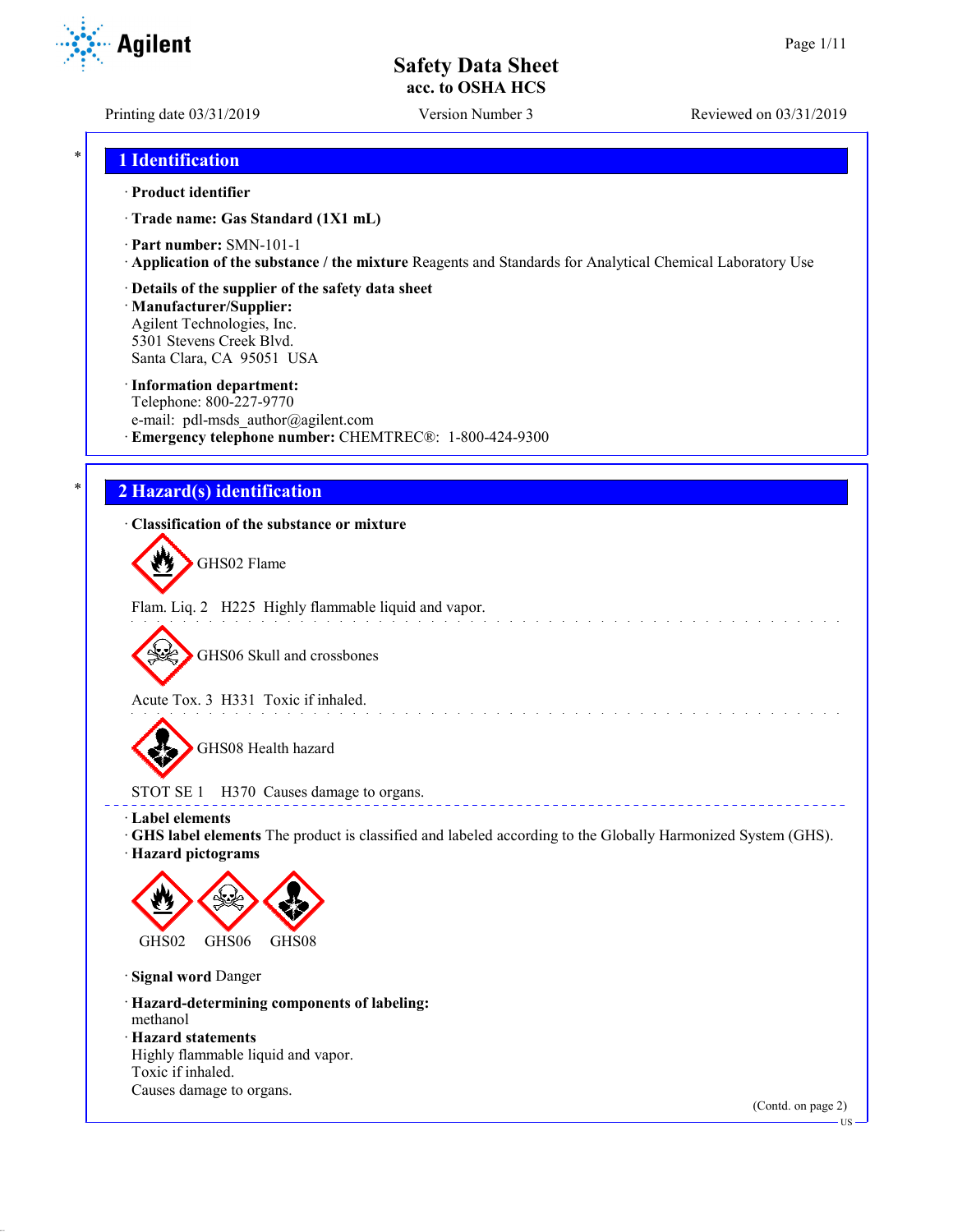Printing date 03/31/2019 Version Number 3 Reviewed on 03/31/2019

**Trade name: Gas Standard (1X1 mL)** (Contd. of page 1) · **Precautionary statements** Keep away from heat/sparks/open flames/hot surfaces. - No smoking. Ground/bond container and receiving equipment. Use explosion-proof electrical/ventilating/lighting/equipment. Use only non-sparking tools. Take precautionary measures against static discharge. Do not breathe dust/fume/gas/mist/vapors/spray. Wash thoroughly after handling. Do not eat, drink or smoke when using this product. Use only outdoors or in a well-ventilated area. Wear protective gloves/protective clothing/eye protection/face protection. If on skin (or hair): Take off immediately all contaminated clothing. Rinse skin with water/shower. IF INHALED: Remove person to fresh air and keep comfortable for breathing. IF exposed: Call a POISON CENTER or doctor/physician. Specific treatment (see on this label). In case of fire: Use for extinction: CO2, powder or water spray. Store in a well-ventilated place. Keep container tightly closed. Store in a well-ventilated place. Keep cool. Store locked up. Dispose of contents/container in accordance with local/regional/national/international regulations. · **Classification system:** · **NFPA ratings (scale 0 - 4)** 1 3  $\overline{0}$  $Health = 1$  $Fire = 3$ Reactivity  $= 0$ · **HMIS-ratings (scale 0 - 4) HEALTH**  FIRE REACTIVITY  $\boxed{0}$  Reactivity = 0  $\overline{1}$  Health = \*1  $3$  Fire = 3 · **Other hazards** · **Results of PBT and vPvB assessment** · **PBT:** Not applicable. · **vPvB:** Not applicable. **3 Composition/information on ingredients** · **Chemical characterization: Mixtures** · **Description:** Mixture of the substances listed below with nonhazardous additions. · **Dangerous components:** 67-56-1 methanol 99.823% **4 First-aid measures**

· **Description of first aid measures**

· **General information:**

Immediately remove any clothing soiled by the product.

(Contd. on page 3)

US

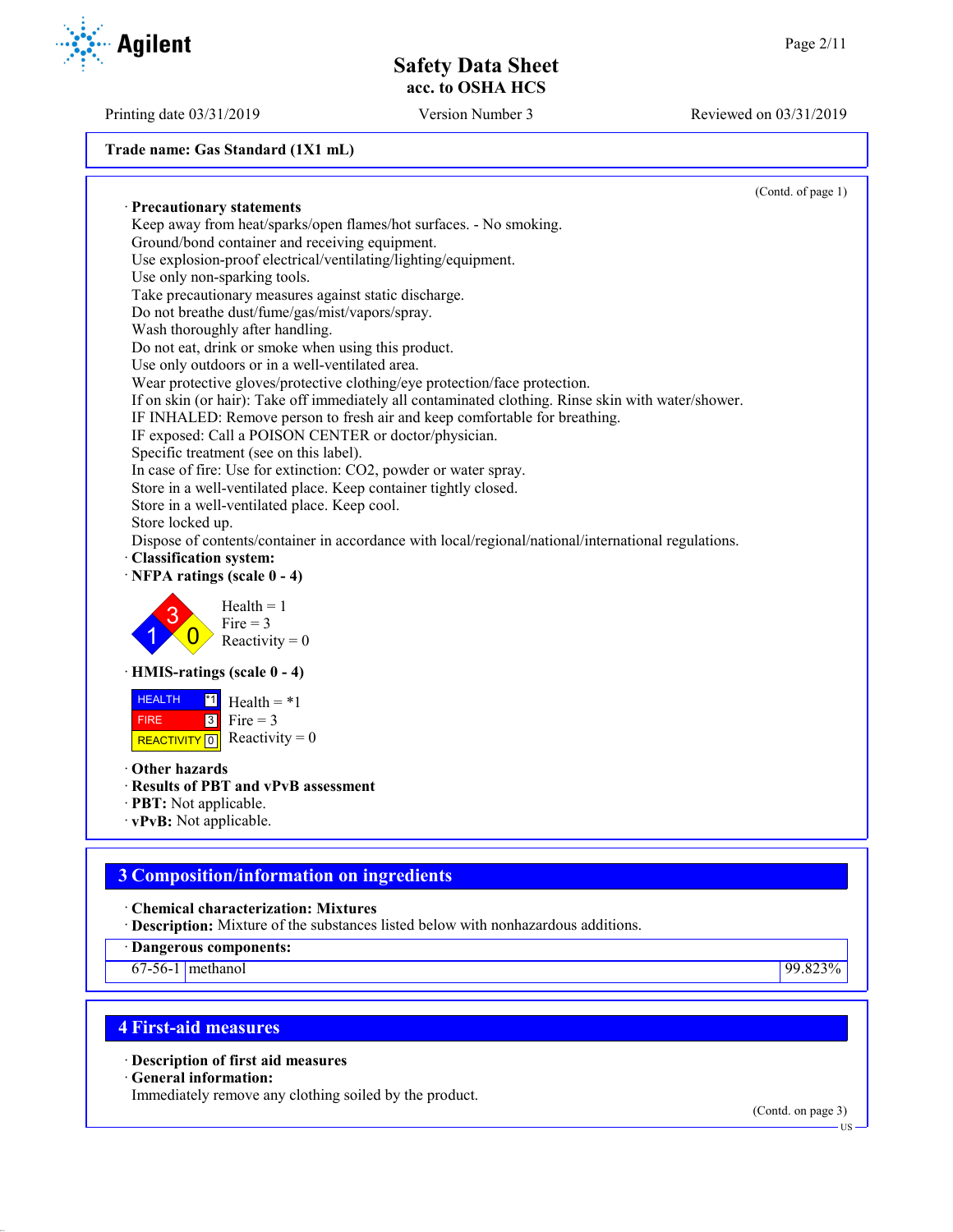Printing date 03/31/2019 Version Number 3 Reviewed on 03/31/2019

## **Trade name: Gas Standard (1X1 mL)**

(Contd. of page 2)

US

Remove breathing apparatus only after contaminated clothing have been completely removed. In case of irregular breathing or respiratory arrest provide artificial respiration.

· **After inhalation:**

Supply fresh air or oxygen; call for doctor.

In case of unconsciousness place patient stably in side position for transportation.

· **After skin contact:** Immediately wash with water and soap and rinse thoroughly.

- · **After eye contact:** Rinse opened eye for several minutes under running water. Then consult a doctor.
- · **After swallowing:** If symptoms persist consult doctor.
- · **Information for doctor:**

· **Most important symptoms and effects, both acute and delayed** No further relevant information available.

· **Indication of any immediate medical attention and special treatment needed**

No further relevant information available.

## **5 Fire-fighting measures**

· **Extinguishing media**

· **Suitable extinguishing agents:**

CO2, extinguishing powder or water spray. Fight larger fires with water spray or alcohol resistant foam.

- · **For safety reasons unsuitable extinguishing agents:** Water with full jet
- · **Special hazards arising from the substance or mixture**

During heating or in case of fire poisonous gases are produced.

- · **Advice for firefighters**
- · **Protective equipment:** Mouth respiratory protective device.

#### **6 Accidental release measures**

· **Personal precautions, protective equipment and emergency procedures**

Mount respiratory protective device.

Wear protective equipment. Keep unprotected persons away.

- · **Environmental precautions:** Do not allow to enter sewers/ surface or ground water.
- · **Methods and material for containment and cleaning up:**

Absorb with liquid-binding material (sand, diatomite, acid binders, universal binders, sawdust). Dispose contaminated material as waste according to item 13.

- Ensure adequate ventilation.
- · **Reference to other sections**

See Section 7 for information on safe handling.

See Section 8 for information on personal protection equipment.

See Section 13 for disposal information.

#### · **Protective Action Criteria for Chemicals**

| $\cdot$ PAC-1: |                                 |                                        |
|----------------|---------------------------------|----------------------------------------|
|                | $67-56-1$ methanol              | $530$ ppm                              |
|                | 74-87-3 chloromethane           | $150$ ppm                              |
|                | 74-83-9 bromomethane            | 19 ppm                                 |
|                | $75-01-4$ vinyl chloride        | $250$ ppm                              |
|                | 75-71-8 dichlorodifluoromethane | $3,000$ ppm                            |
|                | 75-43-4 dichlorofluoromethane   | $30$ ppm                               |
|                | 75-69-4 trichlorofluoromethane  | $ 91$ ppm                              |
|                | 75-00-3 chloroethane            | $\sqrt{300}$ ppm                       |
|                |                                 | $\overline{(\text{Contd. on page 4})}$ |

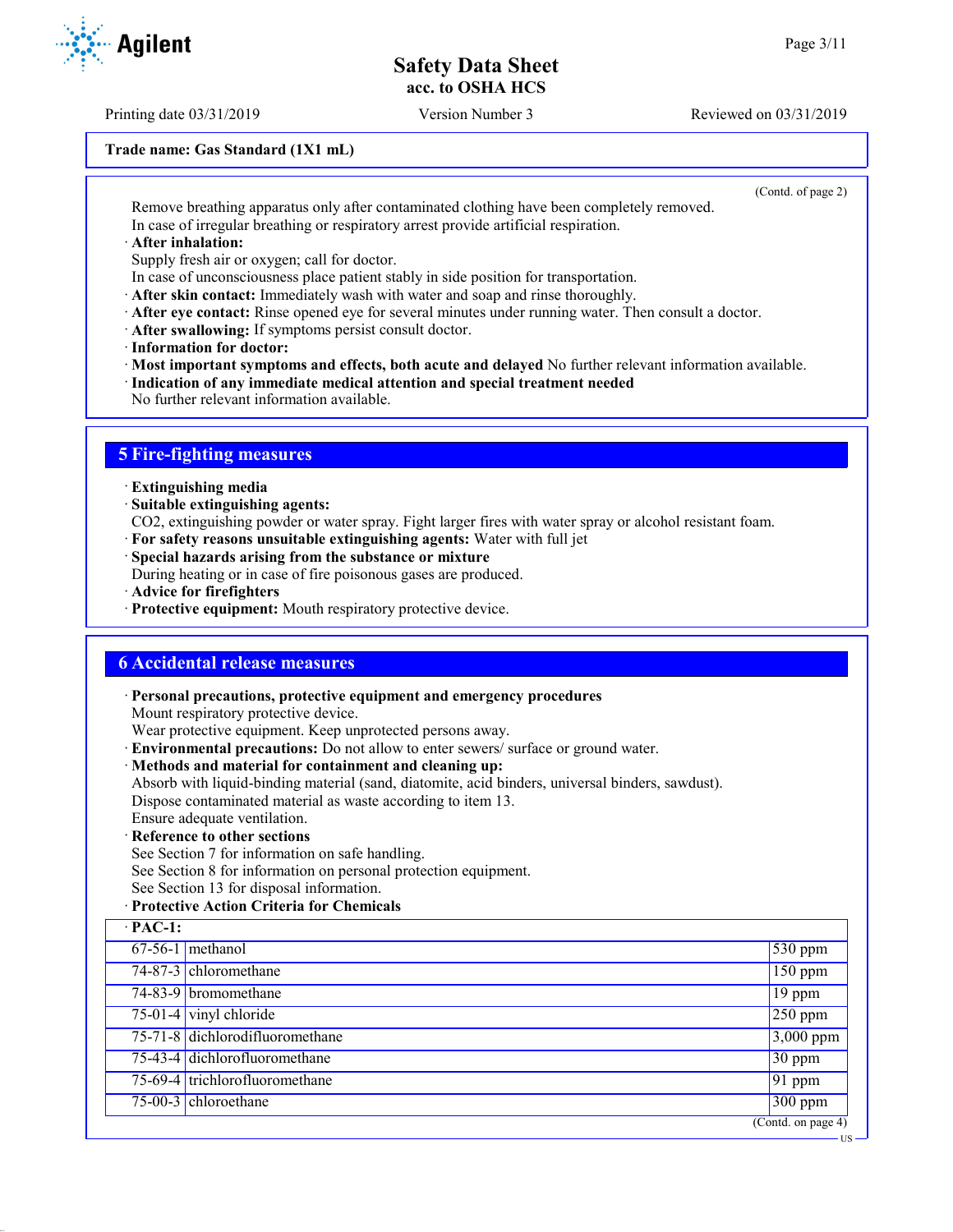Printing date 03/31/2019 Version Number 3 Reviewed on 03/31/2019

**Trade name: Gas Standard (1X1 mL)**

|                |                                 | (Contd. of page 3)     |
|----------------|---------------------------------|------------------------|
| $\cdot$ PAC-2: |                                 |                        |
|                | $67-56-1$ methanol              | $\overline{2,}100$ ppm |
|                | 74-87-3 chloromethane           | $\overline{9}10$ ppm   |
|                | 74-83-9 bromomethane            | $210$ ppm              |
|                | 75-01-4 vinyl chloride          | 1,200 ppm              |
|                | 75-71-8 dichlorodifluoromethane | 10,000 ppm             |
|                | 75-43-4 dichlorofluoromethane   | $8,300$ ppm            |
|                | 75-69-4 trichlorofluoromethane  | $1,000$ ppm            |
|                | 75-00-3 chloroethane            | $5100*$ ppm            |
| $·$ PAC-3:     |                                 |                        |
|                | $67-56-1$ methanol              | $7200*$ ppm            |
|                | 74-87-3 chloromethane           | $\overline{3,}000$ ppm |
|                | 74-83-9 bromomethane            | $740$ ppm              |
|                | $75-01-4$ vinyl chloride        | $4800*$ ppm            |
|                | 75-71-8 dichlorodifluoromethane | 50,000 ppm             |
|                | 75-43-4 dichlorofluoromethane   | 50,000 ppm             |
|                | 75-69-4 trichlorofluoromethane  | 10,000 ppm             |
|                | 75-00-3 chloroethane            | $20000**$ ppm          |

## **7 Handling and storage**

#### · **Handling:**

- · **Precautions for safe handling**
- Ensure good ventilation/exhaustion at the workplace.

Open and handle receptacle with care.

Prevent formation of aerosols.

## · **Information about protection against explosions and fires:**

Keep ignition sources away - Do not smoke.

- Protect against electrostatic charges.
- Keep respiratory protective device available.
- · **Conditions for safe storage, including any incompatibilities**
- · **Storage:**
- · **Requirements to be met by storerooms and receptacles:** Store in a cool location.
- · **Information about storage in one common storage facility:** Not required.
- · **Further information about storage conditions:**
- Keep receptacle tightly sealed.
- Store in cool, dry conditions in well sealed receptacles.

· **Specific end use(s)** No further relevant information available.

## **8 Exposure controls/personal protection**

· **Additional information about design of technical systems:** No further data; see item 7.

(Contd. on page 5)

US

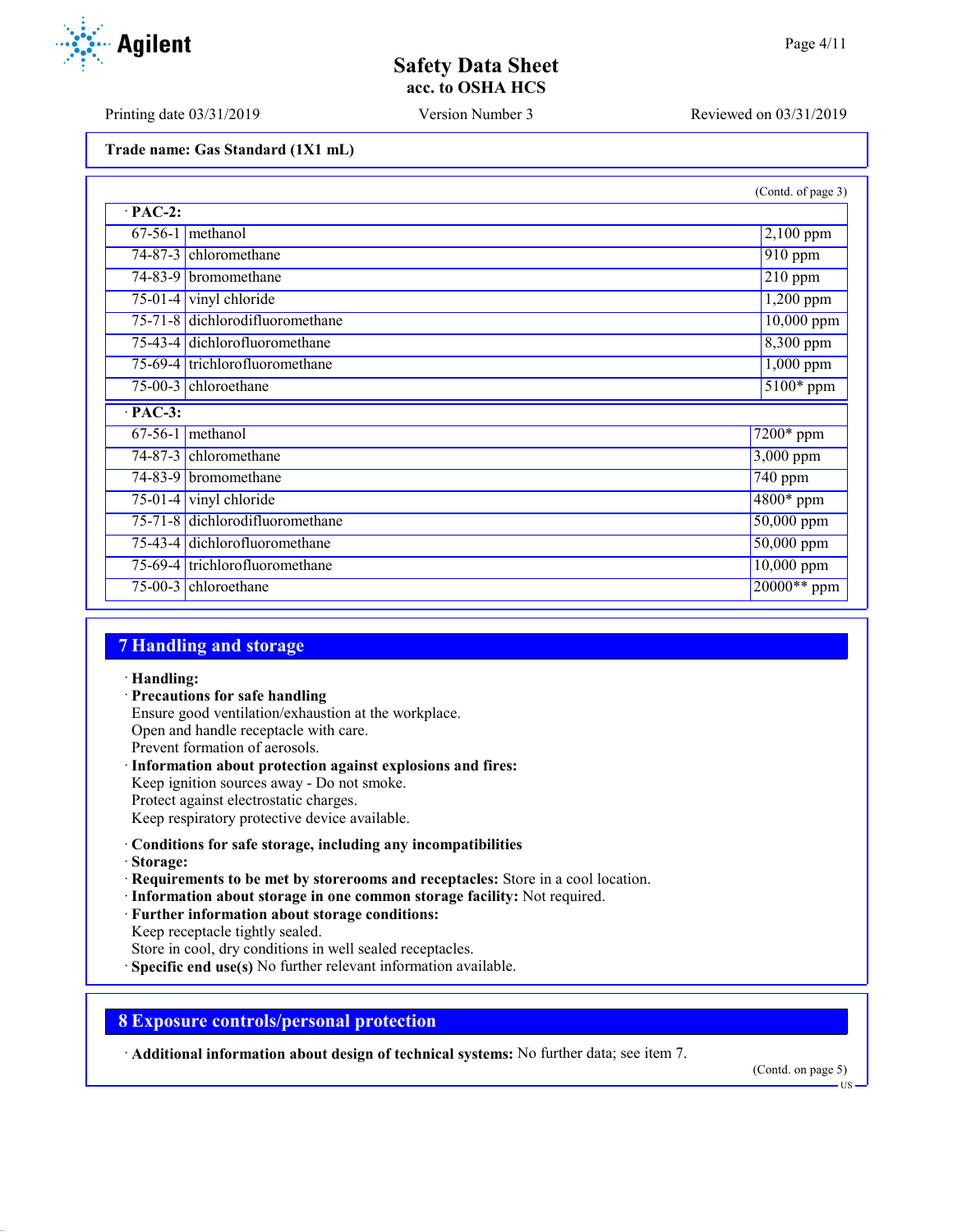Printing date 03/31/2019 Version Number 3 Reviewed on 03/31/2019

**Trade name: Gas Standard (1X1 mL)**

(Contd. of page 4)

|         | Components with limit values that require monitoring at the workplace:                                                |
|---------|-----------------------------------------------------------------------------------------------------------------------|
|         | $67-56-1$ methanol                                                                                                    |
|         | PEL Long-term value: 260 mg/m <sup>3</sup> , 200 ppm                                                                  |
|         | REL Short-term value: $325 \text{ mg/m}^3$ , $250 \text{ ppm}$                                                        |
|         | Long-term value: $260$ mg/m <sup>3</sup> , $200$ ppm                                                                  |
|         | Skin                                                                                                                  |
|         | TLV Short-term value: $328 \text{ mg/m}^3$ , $250 \text{ ppm}$                                                        |
|         | Long-term value: $262$ mg/m <sup>3</sup> , $200$ ppm                                                                  |
|         | Skin; BEI                                                                                                             |
|         | · Ingredients with biological limit values:                                                                           |
|         | $67-56-1$ methanol                                                                                                    |
|         | BEI $15 \text{ mg/L}$                                                                                                 |
|         | Medium: urine                                                                                                         |
|         | Time: end of shift                                                                                                    |
|         | Parameter: Methanol (background, nonspecific)                                                                         |
|         | · Additional information: The lists that were valid during the creation were used as basis.                           |
|         | <b>Exposure controls</b>                                                                                              |
|         | · Personal protective equipment:                                                                                      |
|         | · General protective and hygienic measures:                                                                           |
|         | Keep away from foodstuffs, beverages and feed.                                                                        |
|         | Immediately remove all soiled and contaminated clothing.                                                              |
|         | Wash hands before breaks and at the end of work.                                                                      |
|         | Store protective clothing separately.                                                                                 |
|         | · Breathing equipment:                                                                                                |
|         | When used as intended with Agilent instruments, the use of the product under normal laboratory conditions and         |
|         | with standard practices does not result in significant airborne exposures and therefore respiratory protection is not |
| needed. |                                                                                                                       |
|         | Under an emergency condition where a respirator is deemed necessary, use a NIOSH or equivalent approved               |
|         | device/equipment with appropriate organic or acid gas cartridge.                                                      |
|         | · Protection of hands:                                                                                                |
|         | Although not recommended for constant contact with the chemicals or for clean-up, nitrile gloves 11-13 mil            |
|         | thickness are recommended for normal use. The breakthrough time is 1 hr. For cleaning a spill where there is          |
|         | direct contact of the chemical, butyl rubber gloves are recommended 12-15 mil thickness with breakthrough times       |
|         | exceeding 4 hrs. Supplier recommendations should be followed.                                                         |
|         | · Material of gloves                                                                                                  |
|         | For normal use: nitrile rubber, 11-13 mil thickness                                                                   |
|         | For direct contact with the chemical: butyl rubber, 12-15 mil thickness                                               |
|         | · Penetration time of glove material                                                                                  |
|         |                                                                                                                       |
|         | For normal use: nitrile rubber: 1 hour                                                                                |
|         | For direct contact with the chemical: butyl rubber: >4 hours<br>(Contd. on page 6)                                    |

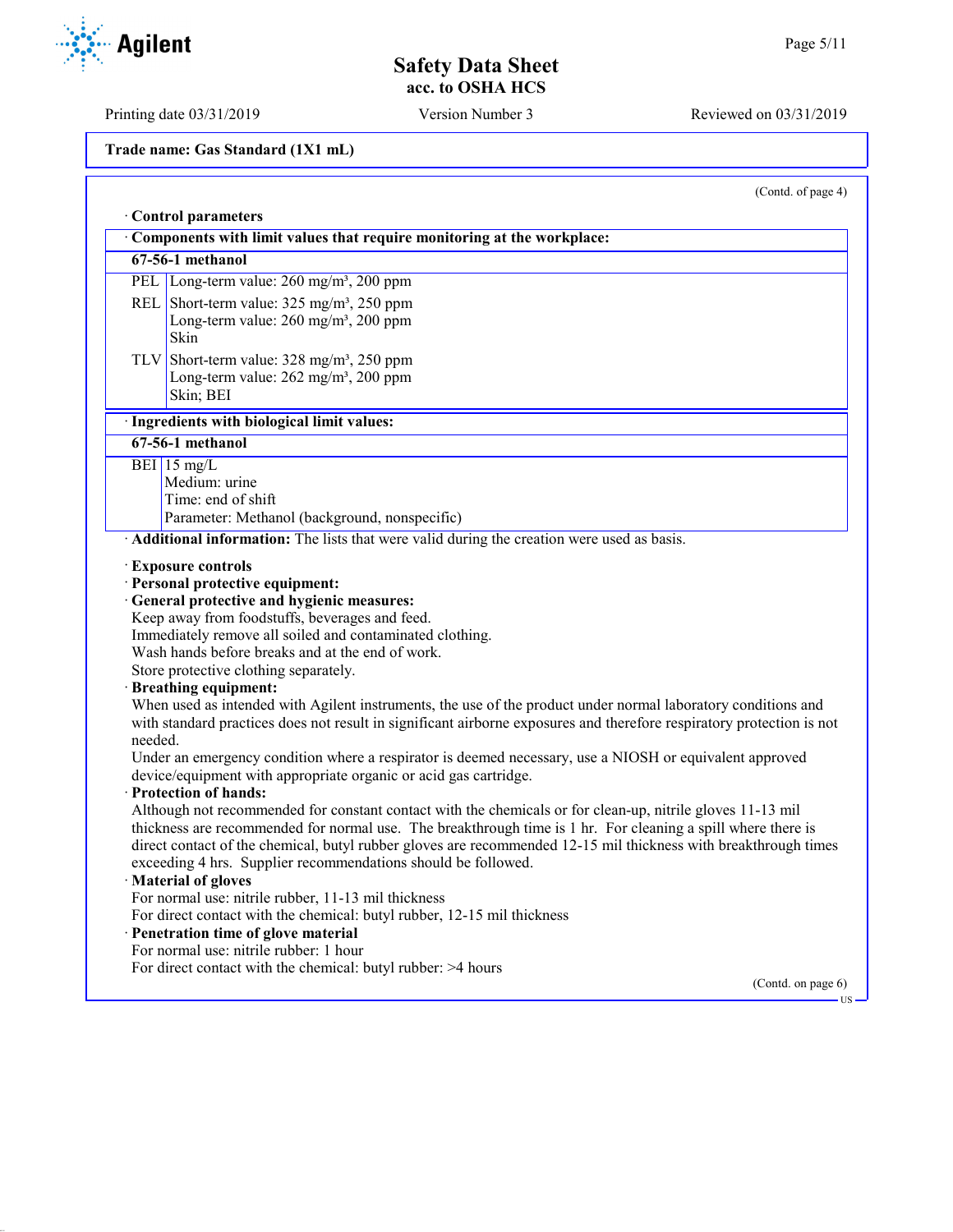Printing date 03/31/2019 Version Number 3 Reviewed on 03/31/2019

**Trade name: Gas Standard (1X1 mL)**

(Contd. of page 5)

· **Eye protection:**



| <b>9 Physical and chemical properties</b>                                                         |                                                                                               |  |
|---------------------------------------------------------------------------------------------------|-----------------------------------------------------------------------------------------------|--|
| · Information on basic physical and chemical properties<br><b>General Information</b>             |                                                                                               |  |
| · Appearance:<br>Form:                                                                            | Fluid                                                                                         |  |
| Color:                                                                                            | Colorless                                                                                     |  |
| · Odor:                                                                                           | Alcohol-like                                                                                  |  |
| Odor threshold:                                                                                   | Not determined.                                                                               |  |
|                                                                                                   |                                                                                               |  |
| · pH-value:                                                                                       | Not determined.                                                                               |  |
| Change in condition<br><b>Melting point/Melting range:</b><br><b>Boiling point/Boiling range:</b> | $-98$ °C ( $-144.4$ °F)<br>64.7 °C (148.5 °F)                                                 |  |
| · Flash point:                                                                                    | 9 °C (48.2 °F)                                                                                |  |
| · Flammability (solid, gaseous):                                                                  | Not applicable.                                                                               |  |
| · Ignition temperature:                                                                           | 455 °C (851 °F)                                                                               |  |
| · Decomposition temperature:                                                                      | Not determined.                                                                               |  |
| · Auto igniting:                                                                                  | Product is not selfigniting.                                                                  |  |
| Danger of explosion:                                                                              | Product is not explosive. However, formation of explosive air/vapor<br>mixtures are possible. |  |
| <b>Explosion limits:</b>                                                                          |                                                                                               |  |
| Lower:                                                                                            | 5.5 Vol %                                                                                     |  |
| Upper:                                                                                            | 44 Vol %                                                                                      |  |
| $\cdot$ Vapor pressure at 20 °C (68 °F):                                                          | 100 hPa (75 mm Hg)                                                                            |  |
|                                                                                                   |                                                                                               |  |
| $\cdot$ Density at 20 °C (68 °F):                                                                 | 0.80085 g/cm <sup>3</sup> (6.68309 lbs/gal)                                                   |  |
| · Relative density                                                                                | Not determined.                                                                               |  |
| · Vapor density                                                                                   | Not determined.                                                                               |  |
| · Evaporation rate                                                                                | Not determined.                                                                               |  |
| · Solubility in / Miscibility with                                                                |                                                                                               |  |
| Water:                                                                                            | Not miscible or difficult to mix.                                                             |  |
| · Partition coefficient (n-octanol/water): Not determined.                                        |                                                                                               |  |
| · Viscosity:                                                                                      |                                                                                               |  |
| Dynamic:                                                                                          | Not determined.                                                                               |  |
| Kinematic:                                                                                        | Not determined.                                                                               |  |
| (Contd. on page 7)                                                                                |                                                                                               |  |
|                                                                                                   | · US ·                                                                                        |  |

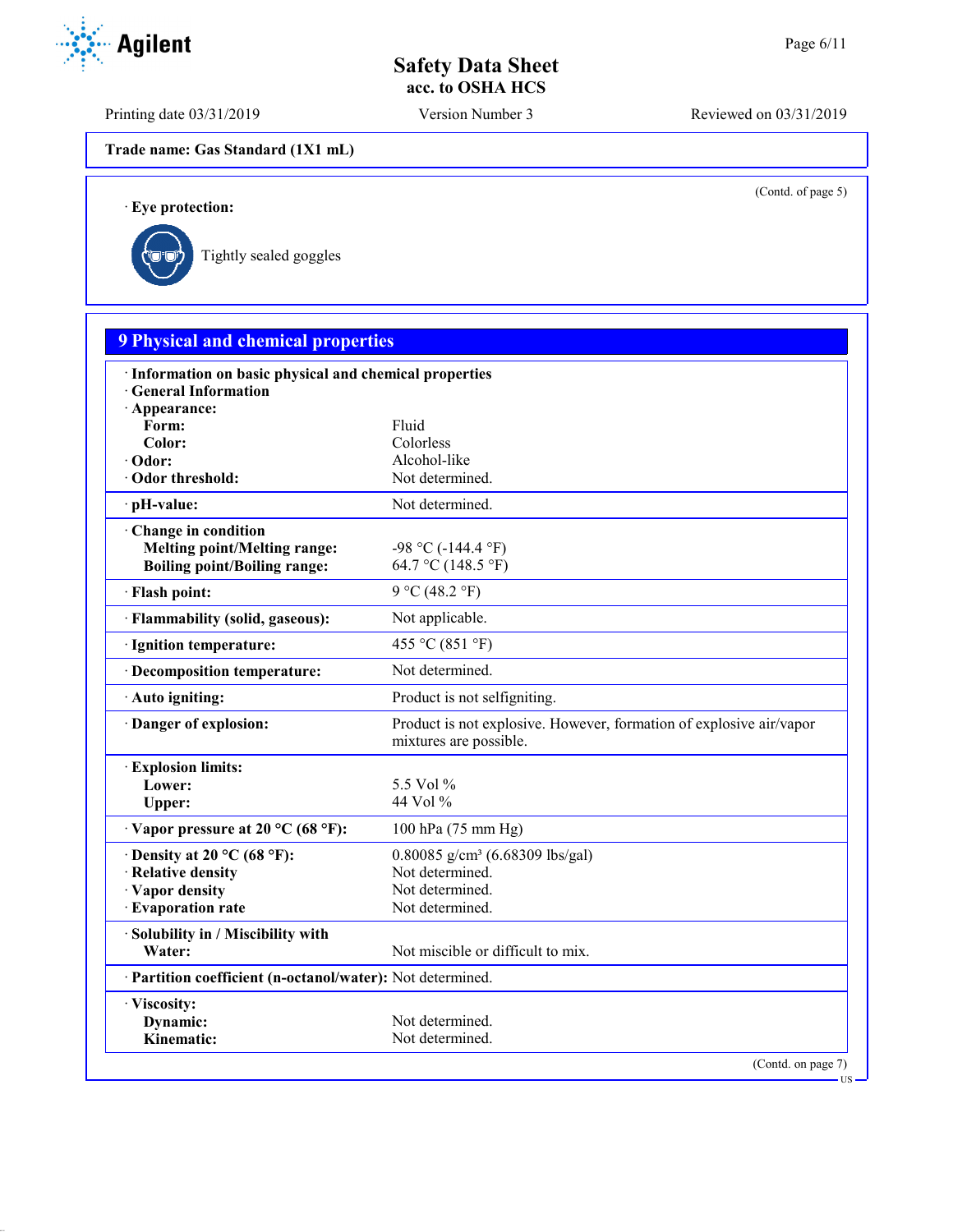Printing date 03/31/2019 Version Number 3 Reviewed on 03/31/2019

**Trade name: Gas Standard (1X1 mL)**

|                           | (Contd. of page 6)                         |
|---------------------------|--------------------------------------------|
| Solvent content:          | 99.8%                                      |
| <b>Organic solvents:</b>  | 99.82 %                                    |
| <b>VOC</b> content:       | 799.4 g/l / 6.67 lb/gal                    |
| Solids content:           | $0.0\%$                                    |
| $\cdot$ Other information | No further relevant information available. |

## **10 Stability and reactivity**

· **Reactivity** No further relevant information available.

· **Chemical stability**

- · **Thermal decomposition / conditions to be avoided:** No decomposition if used according to specifications.
- · **Possibility of hazardous reactions** No dangerous reactions known.
- · **Conditions to avoid** No further relevant information available.
- · **Incompatible materials:** No further relevant information available.
- · **Hazardous decomposition products:** No dangerous decomposition products known.

## **11 Toxicological information**

· **Information on toxicological effects**

#### · **Acute toxicity:**

· **LD/LC50 values that are relevant for classification:**

#### **ATE (Acute Toxicity Estimate)**

Inhalative  $LC50/4$  h  $3.01$  mg/L

#### **67-56-1 methanol**

Oral LD50 5,628 mg/kg (rat)

Dermal  $LD50$  15,800 mg/kg (rabbit)

#### · **Primary irritant effect:**

· **on the skin:** No irritant effect.

· **on the eye:** No irritating effect.

· **Sensitization:** No sensitizing effects known.

· **Additional toxicological information:**

The product shows the following dangers according to internally approved calculation methods for preparations: Toxic

### · **Carcinogenic categories**

| · IARC (International Agency for Research on Cancer) |                                        |
|------------------------------------------------------|----------------------------------------|
| 74-87-3 chloromethane                                | 3                                      |
| 74-83-9 bromomethane                                 |                                        |
| $75-01-4$ vinyl chloride                             |                                        |
| 75-00-3 chloroethane                                 |                                        |
| <b>NTP</b> (National Toxicology Program)             |                                        |
| $75-01-4$ vinyl chloride                             | Έ                                      |
|                                                      | $\overline{\text{(Contd. on page 8)}}$ |
|                                                      | - US                                   |

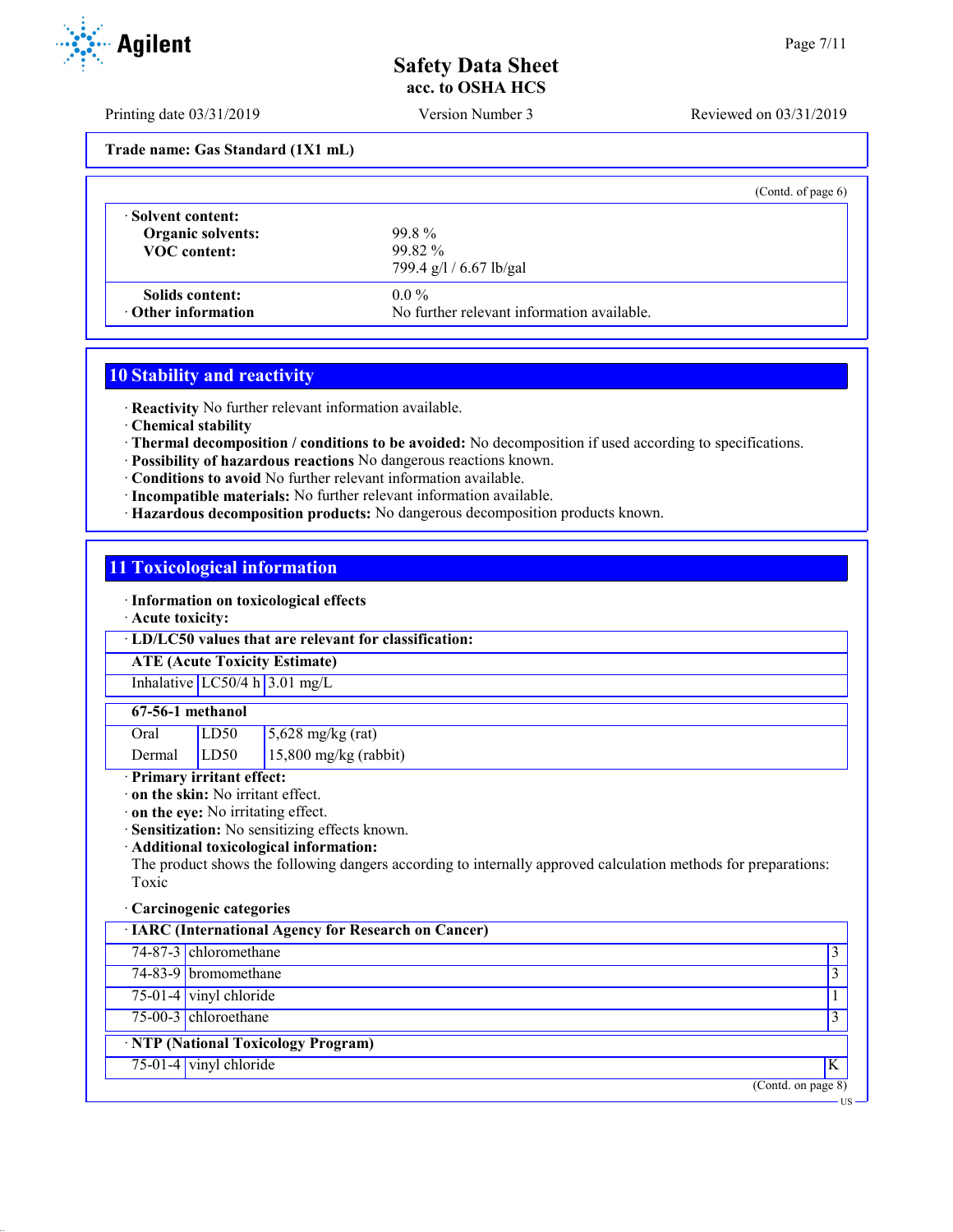Printing date 03/31/2019 Version Number 3 Reviewed on 03/31/2019

**Trade name: Gas Standard (1X1 mL)**

· **OSHA-Ca (Occupational Safety & Health Administration)**

75-01-4 vinyl chloride

## **12 Ecological information**

#### · **Toxicity**

- · **Aquatic toxicity:** No further relevant information available.
- · **Persistence and degradability** No further relevant information available.
- · **Behavior in environmental systems:**
- · **Bioaccumulative potential** No further relevant information available.
- · **Mobility in soil** No further relevant information available.
- · **Additional ecological information:**
- · **General notes:**

Water hazard class 1 (Self-assessment): slightly hazardous for water

Do not allow undiluted product or large quantities of it to reach ground water, water course or sewage system.

- · **Results of PBT and vPvB assessment**
- · **PBT:** Not applicable.
- · **vPvB:** Not applicable.
- · **Other adverse effects** No further relevant information available.

## **13 Disposal considerations**

- · **Waste treatment methods**
- · **Recommendation:**

Must not be disposed of together with household garbage. Do not allow product to reach sewage system.

- · **Uncleaned packagings:**
- · **Recommendation:** Disposal must be made according to official regulations.

## **14 Transport information**

| · Not Regulated, De minimus Quantities                   |                                        |
|----------------------------------------------------------|----------------------------------------|
| · UN-Number<br>· DOT, IMDG, IATA                         | UN1230                                 |
| · UN proper shipping name<br>$\cdot$ DOT<br>· IMDG, IATA | Methanol solution<br>METHANOL solution |
| Transport hazard class(es)                               |                                        |
| $\cdot$ DOT                                              |                                        |
| 尖                                                        |                                        |
| $\cdot$ Class                                            | 3 Flammable liquids                    |
|                                                          | (Contd. on page 9)                     |
|                                                          | ۰US -                                  |



(Contd. of page 7)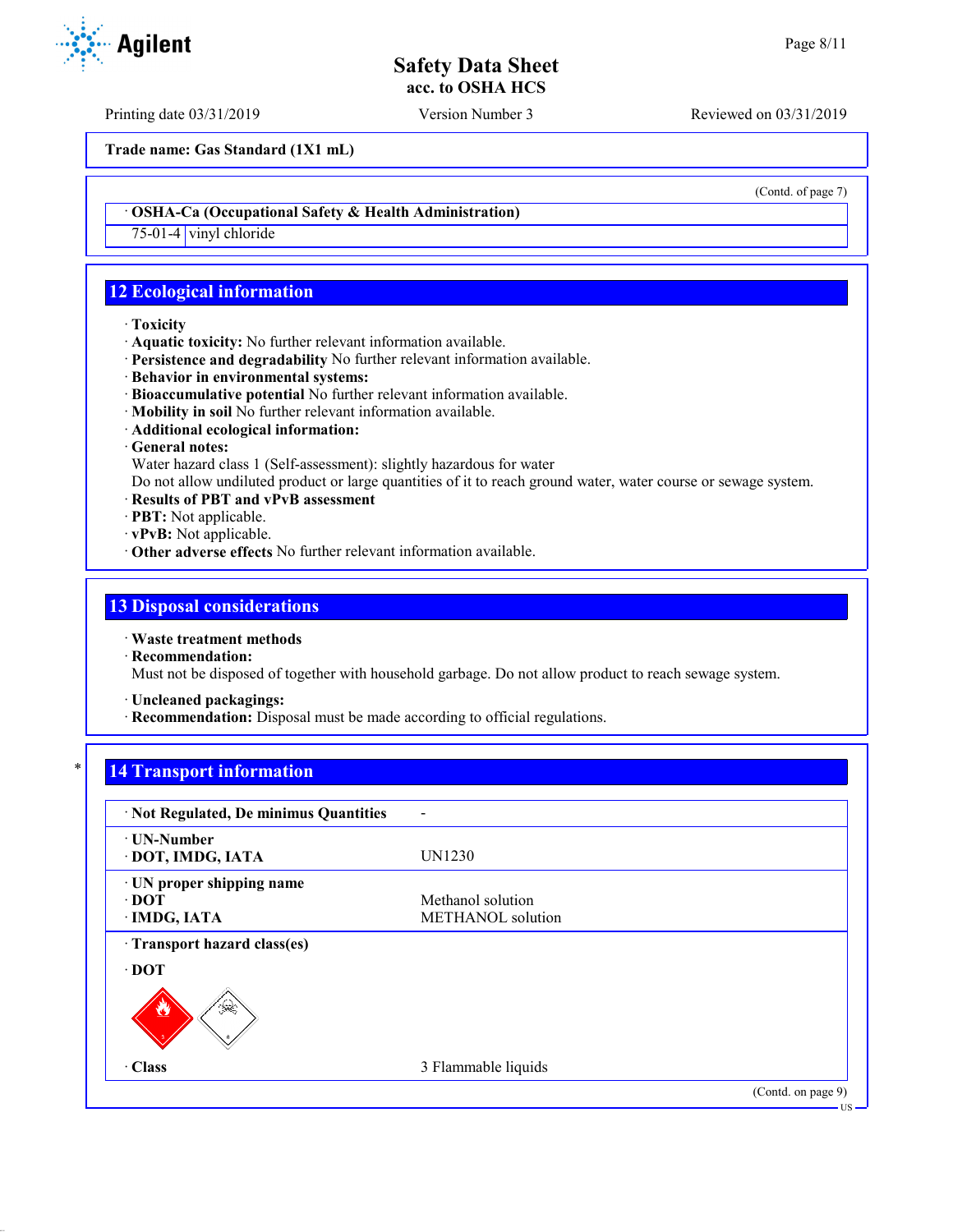Printing date 03/31/2019 Version Number 3 Reviewed on 03/31/2019

**Agilent** 

|  | Trade name: Gas Standard (1X1 mL) |  |
|--|-----------------------------------|--|
|--|-----------------------------------|--|

|                                                                                                                     | (Contd. of page 8)                                                                                                    |
|---------------------------------------------------------------------------------------------------------------------|-----------------------------------------------------------------------------------------------------------------------|
| · Label                                                                                                             | 3, 6.1                                                                                                                |
| $\cdot$ IMDG                                                                                                        |                                                                                                                       |
|                                                                                                                     |                                                                                                                       |
| · Class                                                                                                             | 3 Flammable liquids                                                                                                   |
| · Label                                                                                                             | 3/6.1                                                                                                                 |
| $\cdot$ IATA                                                                                                        |                                                                                                                       |
| · Class                                                                                                             | 3 Flammable liquids                                                                                                   |
| · Label                                                                                                             | 3(6.1)                                                                                                                |
| · Packing group<br>· DOT, IMDG, IATA                                                                                | $\rm II$                                                                                                              |
| · Environmental hazards:                                                                                            | Not applicable.                                                                                                       |
| Special precautions for user<br>Danger code (Kemler):<br>· EMS Number:<br><b>Stowage Category</b><br>· Stowage Code | Warning: Flammable liquids<br>336<br>$F-E, S-D$<br>B<br>SW2 Clear of living quarters.                                 |
| Transport in bulk according to Annex II of<br><b>MARPOL73/78 and the IBC Code</b>                                   | Not applicable.                                                                                                       |
| · Transport/Additional information:<br>∙ DOT<br>· Quantity limitations                                              | On passenger aircraft/rail: 1 L<br>On cargo aircraft only: 60 L                                                       |
| $\cdot$ IMDG<br>· Limited quantities (LQ)<br>· Excepted quantities (EQ)                                             | 1L<br>Code: E2<br>Maximum net quantity per inner packaging: 30 ml<br>Maximum net quantity per outer packaging: 500 ml |
| · UN "Model Regulation":                                                                                            | UN 1230 METHANOL SOLUTION, 3 (6.1), II                                                                                |

# **15 Regulatory information**

· **Safety, health and environmental regulations/legislation specific for the substance or mixture**

· **Sara**

· **Section 355 (extremely hazardous substances):**

74-83-9 bromomethane

(Contd. on page 10)

US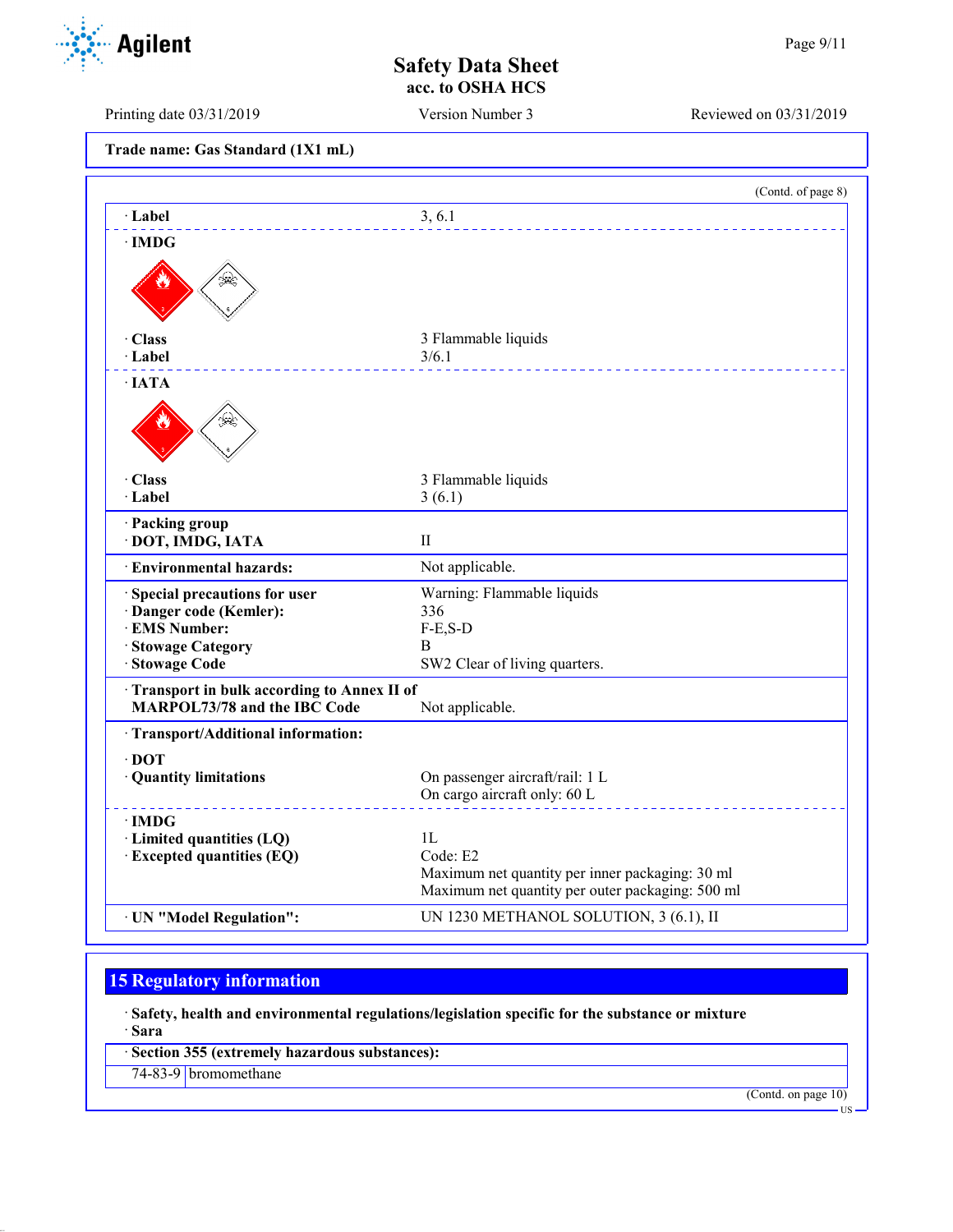Printing date 03/31/2019 Version Number 3 Reviewed on 03/31/2019

**Agilent** 

**Trade name: Gas Standard (1X1 mL)**

|                                                                                      | (Contd. of page 9) |
|--------------------------------------------------------------------------------------|--------------------|
| · Section 313 (Specific toxic chemical listings):                                    |                    |
| All ingredients are listed.                                                          |                    |
| <b>TSCA (Toxic Substances Control Act):</b>                                          |                    |
| All ingredients are listed.                                                          |                    |
| · Proposition 65                                                                     |                    |
| Chemicals known to cause cancer:                                                     |                    |
| $75-01-4$ vinyl chloride                                                             |                    |
| 75-00-3 chloroethane                                                                 |                    |
| Chemicals known to cause reproductive toxicity for females:                          |                    |
| None of the ingredients is listed.                                                   |                    |
| Chemicals known to cause reproductive toxicity for males:                            |                    |
| 74-87-3 chloromethane                                                                |                    |
| Chemicals known to cause developmental toxicity:                                     |                    |
| $67-56-1$ methanol                                                                   |                    |
| 74-87-3 chloromethane                                                                |                    |
| 74-83-9 bromomethane                                                                 |                    |
| · Carcinogenic categories                                                            |                    |
| <b>EPA (Environmental Protection Agency)</b>                                         |                    |
| 74-87-3 chloromethane                                                                | D, CBD             |
| 74-83-9 bromomethane                                                                 | $\overline{D}$     |
| 75-01-4 vinyl chloride                                                               | A, K/L             |
| · TLV (Threshold Limit Value established by ACGIH)                                   |                    |
| 74-87-3 chloromethane                                                                | A4                 |
| 74-83-9 bromomethane                                                                 | A4                 |
| 75-01-4 vinyl chloride                                                               | A1                 |
| 75-71-8 dichlorodifluoromethane                                                      | A4                 |
| 75-69-4 trichlorofluoromethane                                                       | A <sup>4</sup>     |
| 75-00-3 chloroethane                                                                 | $\overline{A3}$    |
| · NIOSH-Ca (National Institute for Occupational Safety and Health)                   |                    |
| 74-87-3 chloromethane                                                                |                    |
| 74-83-9 bromomethane                                                                 |                    |
| $75-01-4$ vinyl chloride                                                             |                    |
| · Chemical safety assessment: A Chemical Safety Assessment has not been carried out. |                    |

## **16 Other information**

The information contained in this document is based on Agilent's state of knowledge at the time of preparation. No warranty as to its accurateness, completeness or suitability for a particular purpose is expressed or implied.

· **Department issuing SDS:** Document Control / Regulatory

· **Contact:** regulatory@ultrasci.com

· **Date of preparation / last revision** 03/31/2019 / 2

(Contd. on page 11)

US